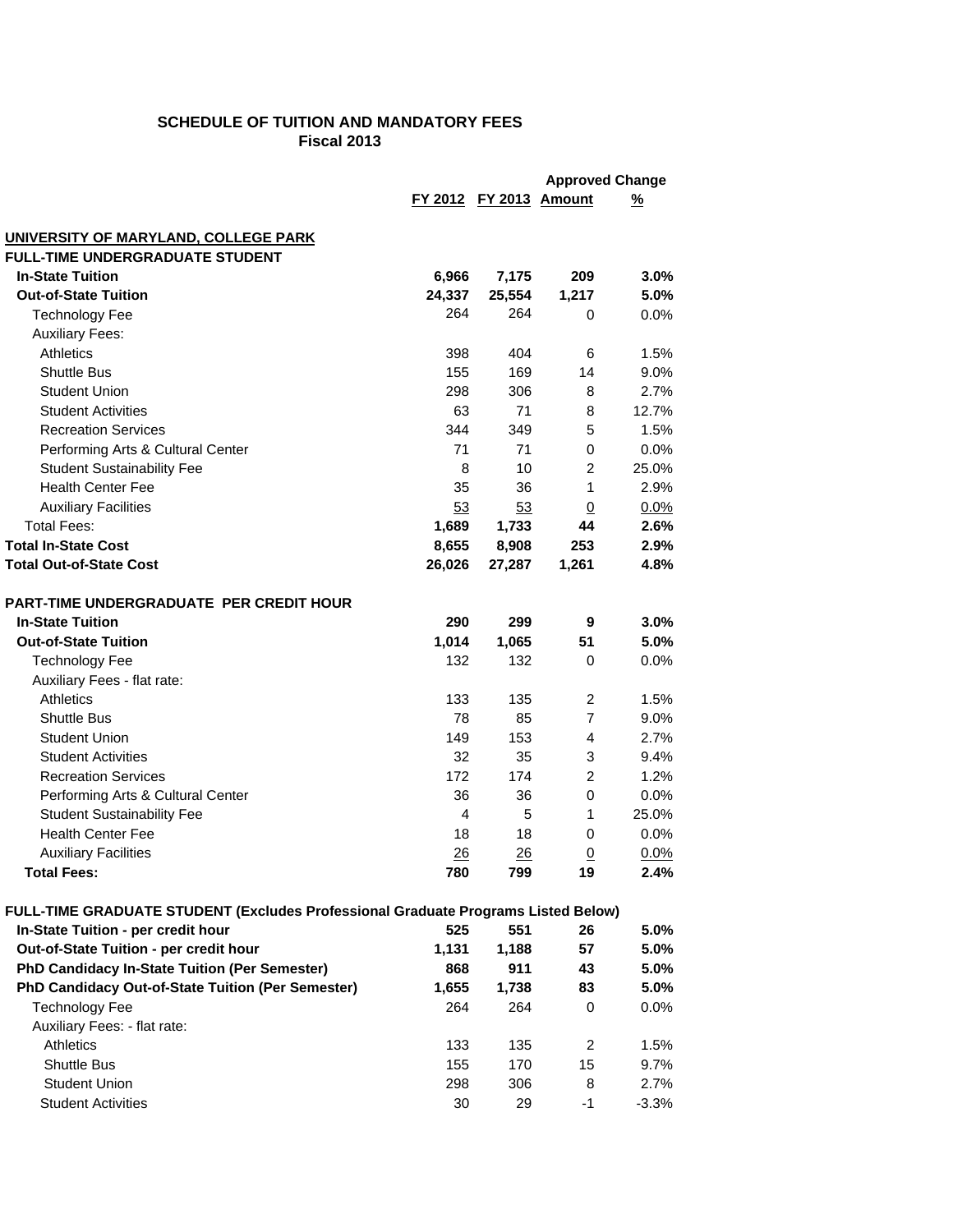| 53  | 53  | O | $0.0\%$ |
|-----|-----|---|---------|
|     |     |   |         |
| 35  | 36  |   | $2.9\%$ |
| 71  |     |   | $0.0\%$ |
| 344 | 349 | b | 1.5%    |
|     |     |   |         |

| PART-TIME GRADUATE PER CREDIT HOUR (Excludes Professional Graduate Programs Listed Below) |       |       |                |         |
|-------------------------------------------------------------------------------------------|-------|-------|----------------|---------|
| <b>In-State Tuition</b>                                                                   | 525   | 551   | 26             | 5.0%    |
| <b>Out-of-State Tuition</b>                                                               | 1,131 | 1,188 | 57             | 5.0%    |
| PhD Candidacy In-State Tuition (Per Semester)                                             | 868   | 911   | 43             | 5.0%    |
| <b>PhD Candidacy Out-of-State Tuition (Per Semester)</b>                                  | 1,655 | 1,738 | 83             | 5.0%    |
| Technology Fee - flat rate                                                                | 132   | 132   | 0              | $0.0\%$ |
| Auxiliary Fees - flat rate:                                                               |       |       |                |         |
| <b>Athletics</b>                                                                          | 133   | 135   | 3              | 1.9%    |
| Shuttle Bus                                                                               | 78    | 85    | 7              | 9.4%    |
| Student Union                                                                             | 149   | 153   | 4              | 2.7%    |
| <b>Student Activities</b>                                                                 | 30    | 29    | $-1$           | $-3.3%$ |
| <b>Recreation Services</b>                                                                | 172   | 174   | 2              | $1.2\%$ |
| Performing Arts & Cultural Center                                                         | 36    | 36    | $\Omega$       | $0.0\%$ |
| <b>Health Center Fee</b>                                                                  | 18    | 18    | 0              | $0.0\%$ |
| <b>Auxiliary Facilities</b>                                                               | 26    | 26    | $\overline{0}$ | $0.0\%$ |
| <b>Total Fees:</b>                                                                        | 773   | 788   | 15             | $1.9\%$ |

### **PROFESSIONAL GRADUATE PROGRAMS:**

**(Full-time and part-time mandatory fees are at graduate rates listed above for programs at College Park. Add'l fees above the standard fees or exceptions to the standard fees are noted below.)**

#### **SCHOOL OF ARCHITECTURE**

| 778   | 778   | 0        | $0.0\%$ |
|-------|-------|----------|---------|
| 1.077 | 1.077 | $\Omega$ | $0.0\%$ |
| 50    | 50    | 0        | $0.0\%$ |
|       |       |          |         |
|       |       |          |         |
| 716   | 752   | 36       | 5.0%    |
| 886   | 930   | 44       | 5.0%    |
| 950   | 950   | 0        | $0.0\%$ |
|       |       |          |         |

<sup>1</sup>For remote sites, students pay a Distance Education Technology Services fee of \$150 per class an d a \$66 per semester Technology Fee. They do not pay the standard auxiliary fees noted above.

### **COLLEGE OF BUSINESS AND MANAGEMENT**

| <b>MBA/MS IN BUSINESS PROGRAMS</b>                       |       |       |         |
|----------------------------------------------------------|-------|-------|---------|
| PART-TIME and FULL-TIME Credit (Program in College Park) |       |       |         |
| In-State Tuition (Per Credit Hour)                       | 1.425 | 1.425 | $0.0\%$ |
| Out-of-State Tuition (Per Credit Hour)                   | 1.695 | 1.695 | $0.0\%$ |
| MBA Association Fee (Fall only)                          | 300   | 300   | $0.0\%$ |